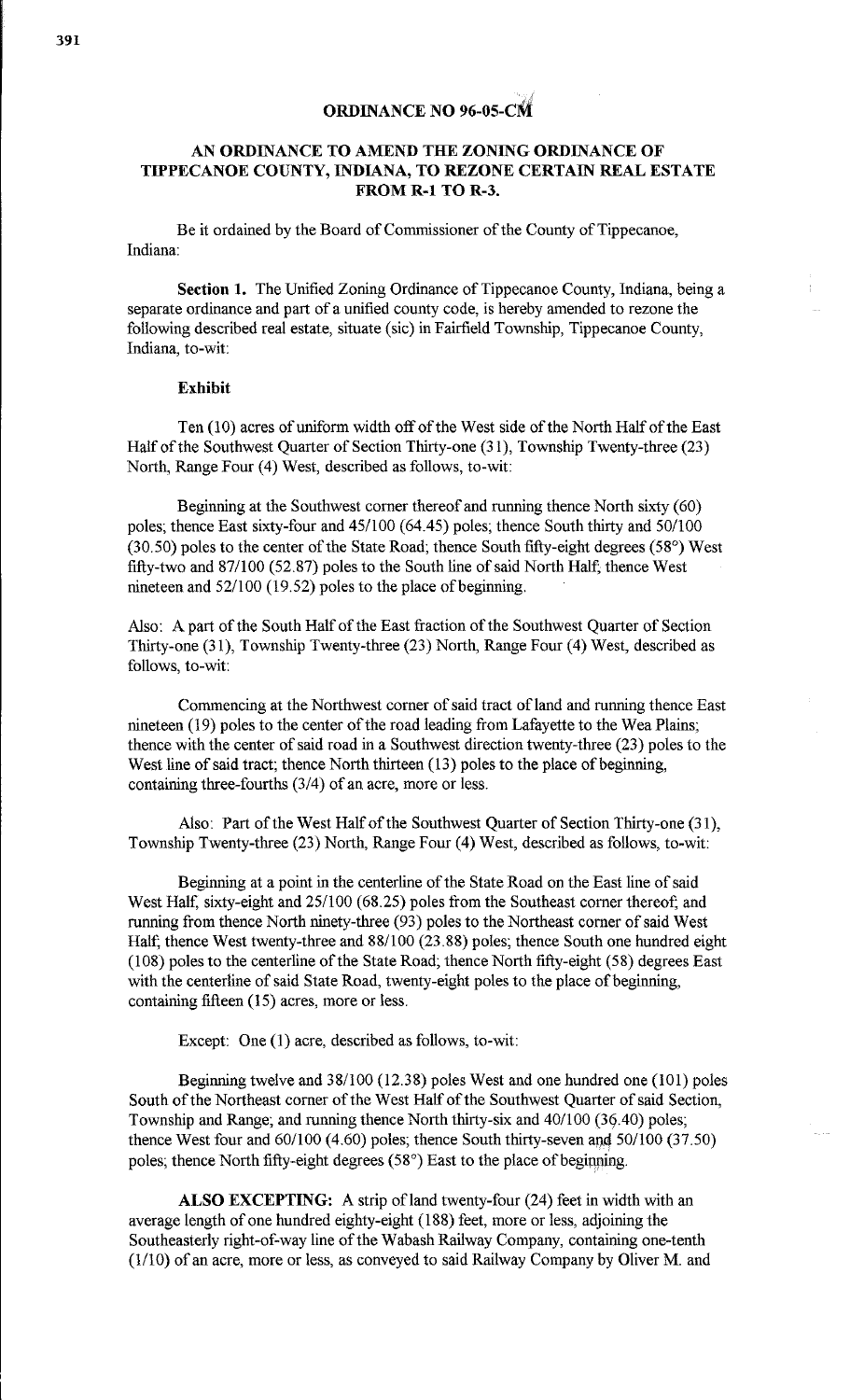Laura D. Brant, by deed of conveyance recorded September 11, 1 929 in Book 172, Page 386, of the Deed Records of said Tippecanoe County, Indiana.

**ALSO EXCEPTING:** A part of the Southwest Quarter of Section Thirty-one (31), Township Twenty-three (23) North, Range Four (4) West, in Fairfield Township, Tippecanoe County, Indiana, described as follows:

Beginning at the Southwest corner of this tract, said corner being in the centerline of the Elston Road, and 1,073.16 feet North and 1,251.67 feet East of the Southwest corner of said Section 31; thence North 2 degrees West on a line parallel to an established fence line a distance of two hundred (200) feet to an iron pipe; thence North 57 degrees East and parallel to the centerline of Elston Road a distance of one hundred (100) feet to an iron pipe; thence South 2 degrees East and parallel to the established fence line a distance of two hundred (200)feet to an iron pin in the center of Elston Road; thence South 57 degrees West on said center of road a distance of one hundred (100) feet to the place of beginning, containing 0.45 acre, more or less.

**ALSO EXCEPTING:** A part of the Southwest Quarter of Section Thirty-one (31), Township Twenty-three (23) North, Range Four (4) West, in Fairfield Township, Tippecanoe County, Indiana, described by metes and bounds as follows:

Beginning at the Southwest corner of tract, said corner being in the centerline of the Elston Road, and 1,018.7 feet North and 1,167.8 feet East of the Southwest corner of said Section 31, thence North 02° 00' West on the line of an established fence line a distance of 200 feet; thence North 57° 00' East and parallel to the centerline of the Elston Road a distance of 100 feet to an iron pin; thence South 02° 00' East and parallel to the West line of the tract a distance of 200 feet to the centerline of the Elston Road; thence South 57° West on the said centerline, 100 feet to the place of beginning.

**ALSO EXCEPTING:** A part of the West Half of the Southwest Quarter of Section Thirty-one (31), Township Twenty-three (23) North, Range Four (4) West, described as follows:

Beginning at an iron pin in the center of Elston Road, that is 394.02 feet West and 1,782 feet South of the Northeast corner of the West Half of the Southwest Quarter of Section 31-23-4; thence Easterly on a bearing of North 58° East a distance of one hundred forty-three (143) feet to an iron pin in the center of Elston Road; thence North 01° 25' West a distance of six hundred and four (604)feet to a fence post; thence on a bearing of South 89° West a distance of one hundred and eight (108) feet to an iron pipe in the fence line; thence South along said fence line a distance of six hundred seventy-eight and fivetenths (678.5) feet to the place of beginning, containing 1.84 acres, more or less.

**ALSO EXCEPTING:** A part of the West one-half of the Southwest Quarter of Section 31, Township 23 North, Range 4 West, Tippecanoe County, Indiana, described as follows:

Beginning at a point on the West line of the owner's land, which point is 394.02 feet West and 1,103.5 feet South of the Northeast corner of said Half-Quarter Section (the foregoing portion of this description is deduced from Deed Record 81, page 1143); thence North 02° 18' 09" West 990.52 feet along said West line to the Southeastern line of the right-of-way of the Norfolk & Southern Railroad, thence North 57° 32' 50" East 55.32 feet along the line of the right-of-way of said railroad; thence South 13° 56' 45" East 27.12 feet; thence South 05° 38' 47" West 333.80 feet; thence South 01° 33' 58" East 280.17 feet; thence Southeasterly 374.17 feet along an arc to the left and subtended by a long chord having a bearing of South  $12^{\circ}$  39' 15" East and a length of 373.87 feet; thence South 14° 17' 18" East 12.30 feet to a Southern line of the owner's land; thence South 86° 45'21" West 73.29 feet along said Southern line to the point of beginning and containing 0.576 acres, more or less. All bearing in this description which are not quoted from previous instruments are based on the bearing system for Indiana Department of Transportation project NH-07102(003).